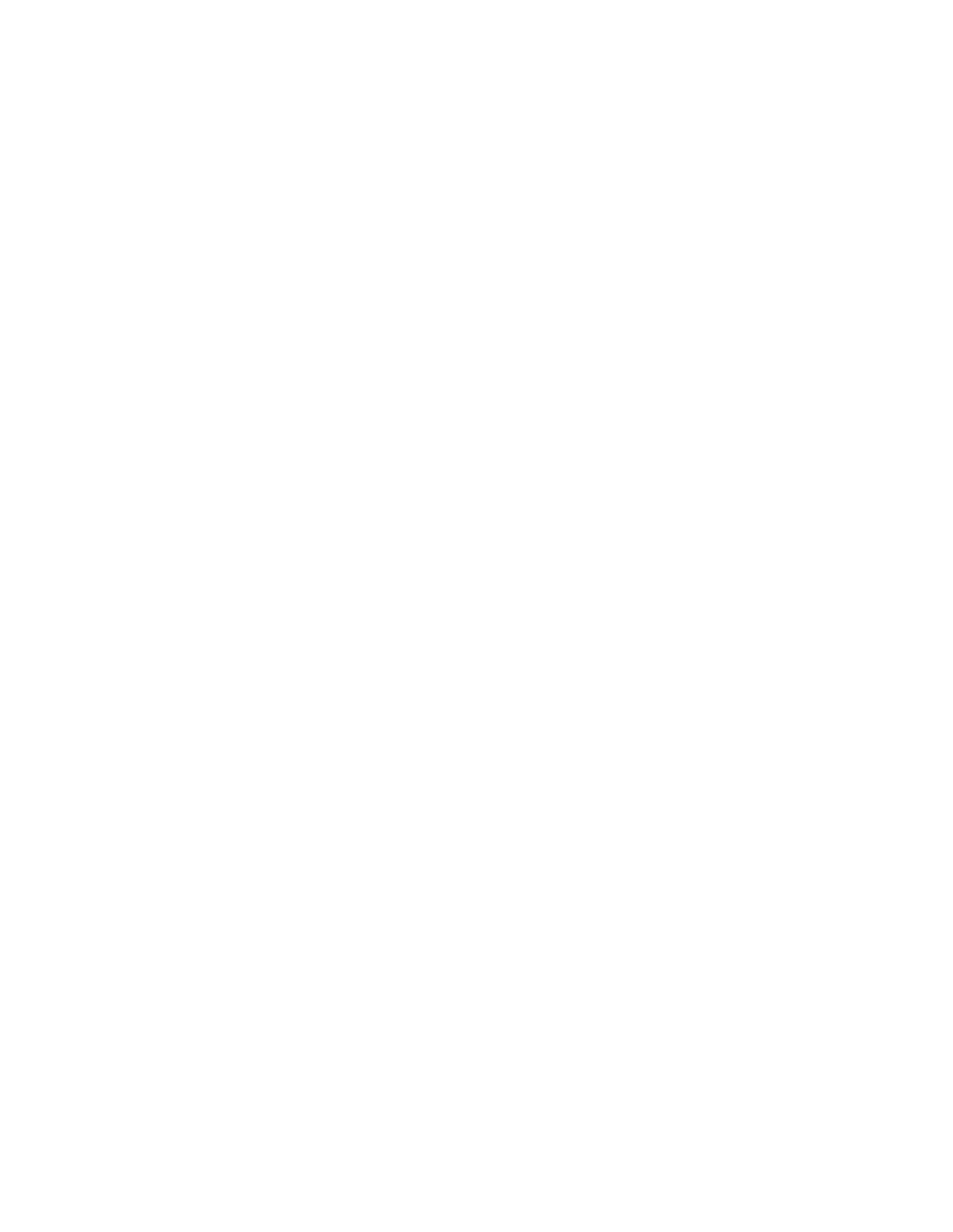### **TECHNICAL PROPOSAL EVALUATION REPORT**

*Country:* **Pakistan**

*Project Name* **"Lahore Water and Wastewater Management Project"**

*Project No.* **000074-PAK**

*Title of Consulting Services:* **Improving Financial Management and Reporting Systems of Lahore Water & Sanitation Agency**

*Date of Submission:* **1 st August 2019**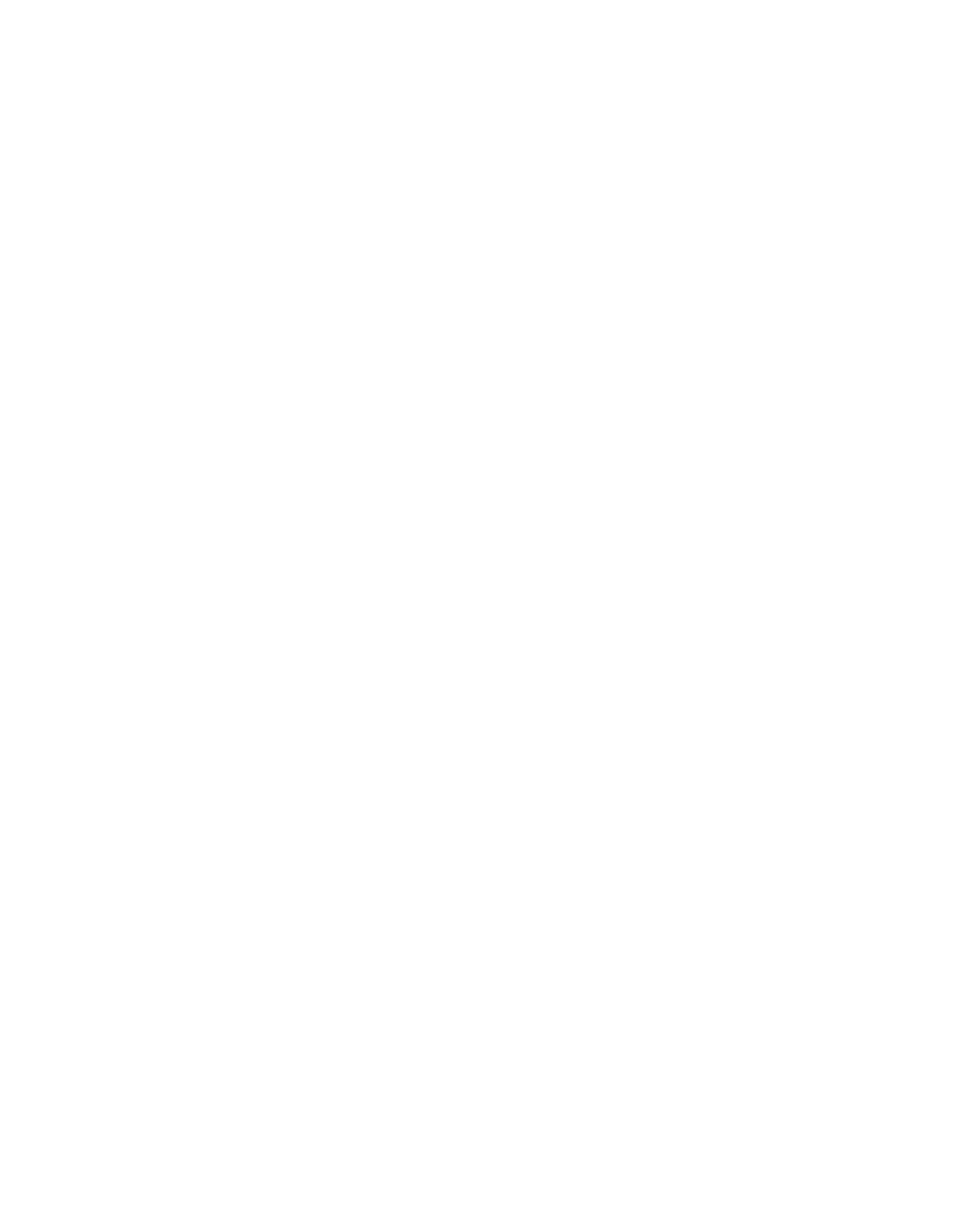### **Contents**

Section I. Instruction for Evaluation Report

Section II. Evaluation Report

| IIA. | <b>Evaluation Report</b> |
|------|--------------------------|
|------|--------------------------|

- **IIB.** Basic Data
- **IIC.** Evaluation Summary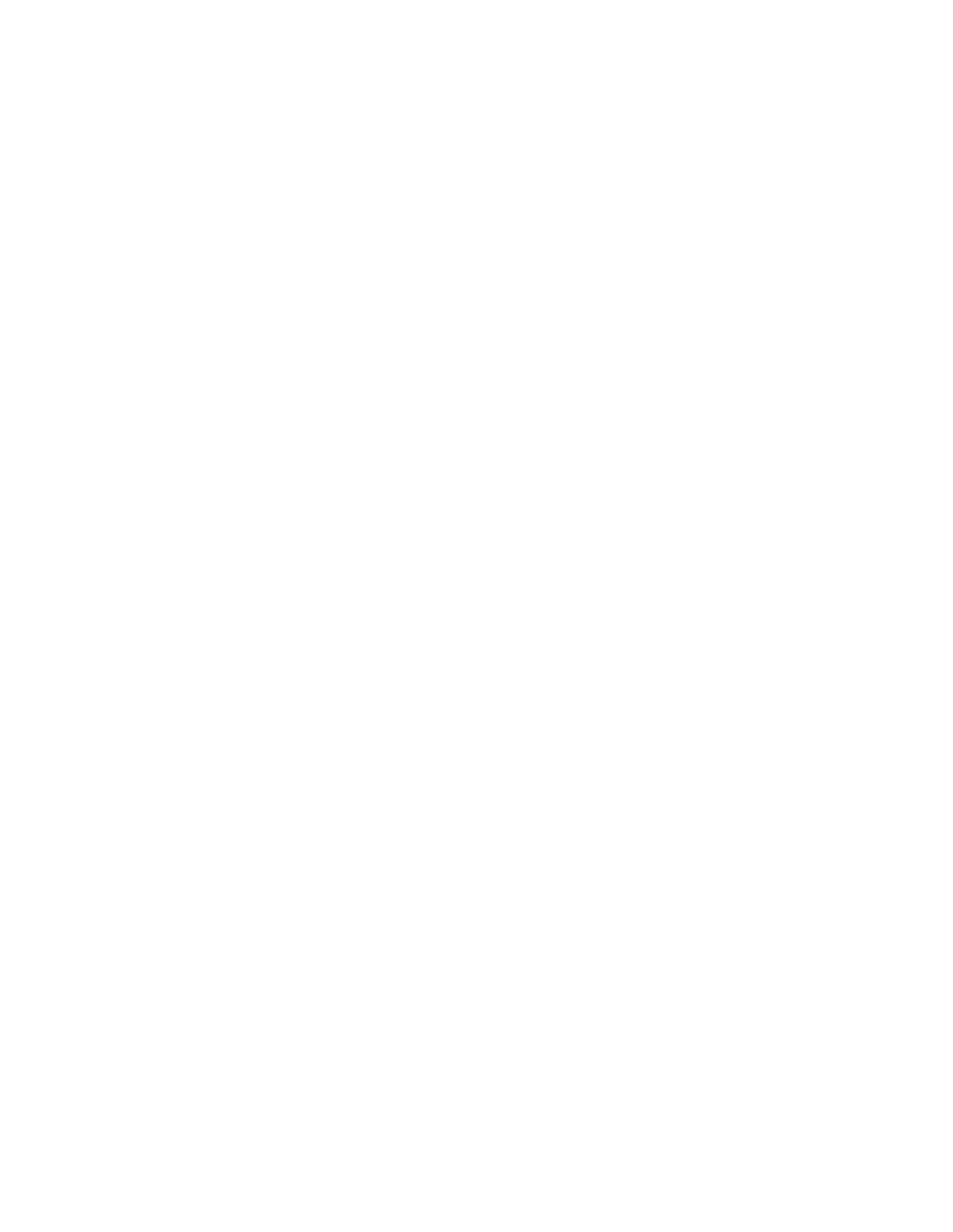### **Section I. Instruction for Evaluation Report**

| 1. Background                                                       | Include a brief description, context, scope, and objectives of the<br>services. (Use about a quarter of a page.)                                                                                                                                                                                                                                     |  |  |  |
|---------------------------------------------------------------------|------------------------------------------------------------------------------------------------------------------------------------------------------------------------------------------------------------------------------------------------------------------------------------------------------------------------------------------------------|--|--|--|
| 2. The Selection<br><b>Process (Prior to</b><br><b>Evaluation</b> ) | Describe briefly the selection process, beginning with the advertising<br>(if required), the establishment of the shortlist, expressions of<br>interest, and withdrawals of firms before proposal submissions.<br>Describe major events that may have affected the timing (delays,<br>complaints from consultants, key correspondence with the Bank. |  |  |  |
|                                                                     | (Use about one-half to one page.)                                                                                                                                                                                                                                                                                                                    |  |  |  |
| 3. Evaluation                                                       | Describe briefly the meetings and actions taken by the evaluation<br>committee: formation of a technical evaluation team, outside<br>assistance, evaluation methodology                                                                                                                                                                              |  |  |  |
|                                                                     | Present results of the evaluation: the award recommendation.                                                                                                                                                                                                                                                                                         |  |  |  |
|                                                                     | Highlight strengths and weaknesses of each firm (most important part)<br>of the report).                                                                                                                                                                                                                                                             |  |  |  |
|                                                                     | <b>Strengths:</b> Experience in very similar projects in the<br>(a)<br>country and in local; quality of the previous outputs; and<br>experience of professional staff in similar assignments.                                                                                                                                                        |  |  |  |
|                                                                     | (b)<br><b>Weaknesses:</b> Of a lack of experience in the country or<br>in lower level; of a lack of practical experience<br>(experience in studies rather than in implementation); of<br>staff experience compared to the firm's experience; of<br>lack of key staff (e.g., the team leader);                                                        |  |  |  |

Comments of individual evaluators if needed.

Items requiring further negotiations.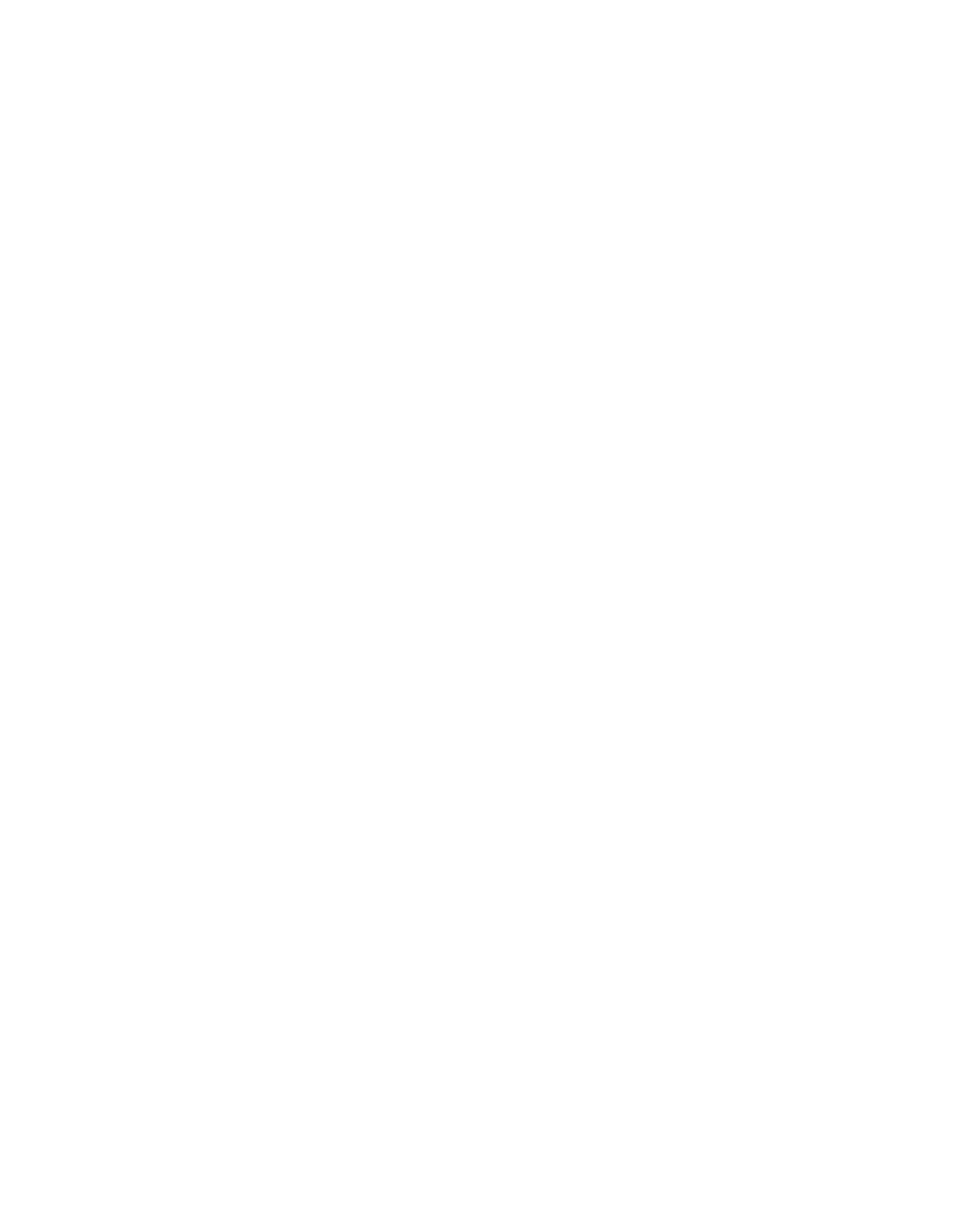# **Section II. Evaluation Report**

- **IIA.** Evaluation Report
- **IIB.** Basic Data
- **IIC.** Evaluation Summary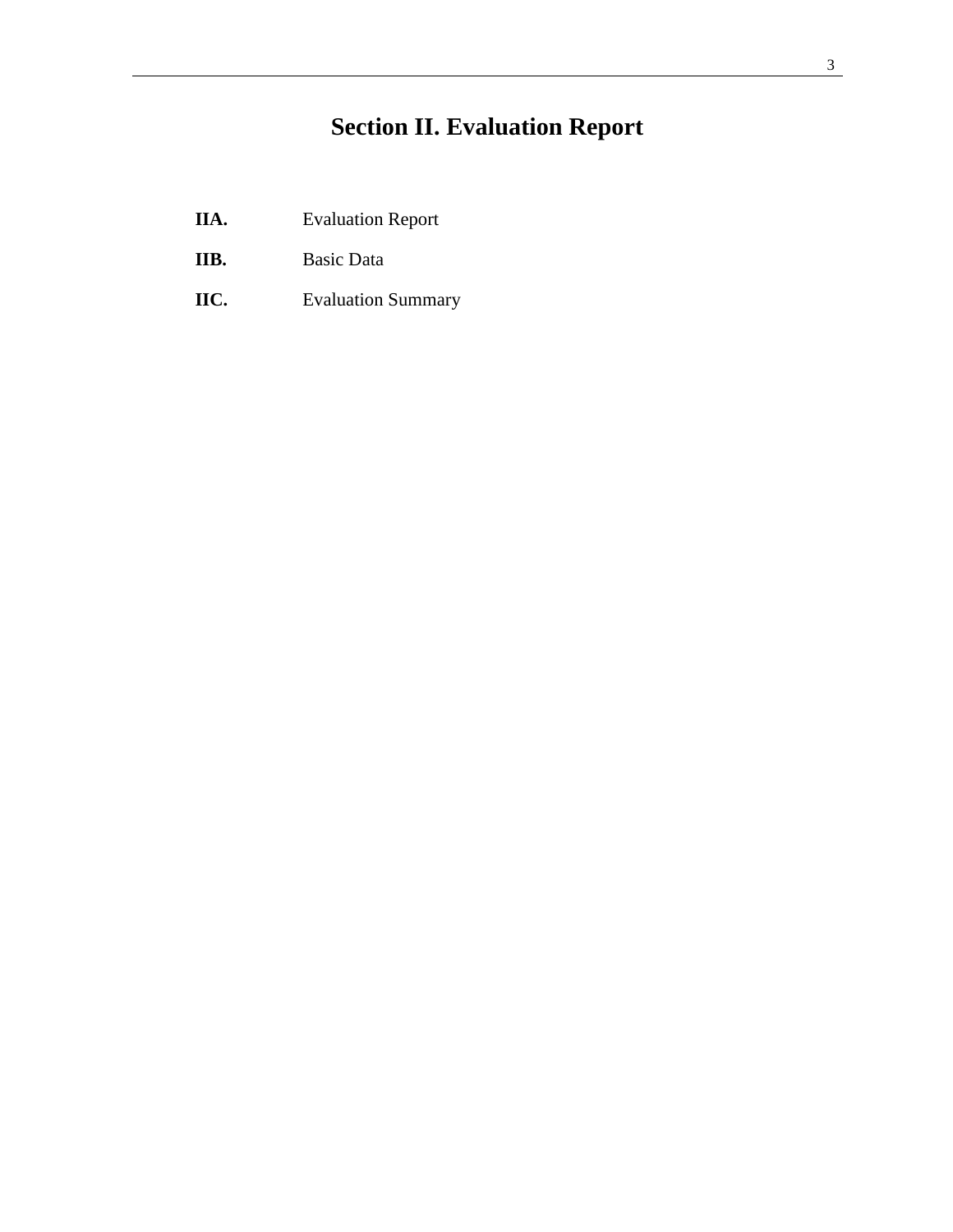#### **IIA Evaluation Report**

#### **1. Background / Brief Description**

The Government of Pakistan has requested a financing from the Asian Infrastructure Investment Bank (AIIB) in the amount of US\$ 400 million to finance a project aimed to ensure sustainable supply of safe water, reduce deteriorating environmental impacts due to untreated sewage disposal, and strengthen institutional capacity of Lahore Water and Sanitation Agency (LWASA) to deliver improved services to the people of Metropolitan City of Lahore, and become a financially strong entity.

At present, in LWASA, there is manual financial accounting and record keeping system which implies additional risks in the accounting, record keeping and reporting of financial information. Therefore, it is very essential to introduce computerized accounting and record keeping system in LWASA.

LWASA is looking for consulting services for assessing the arrangements and improving the overall financial management and reporting systems related to the project activities and in accordance with AIIB financial procedures.

#### **Scope and Objectives of Consultancy Services**

The Consulting firm will carry out Financial Management Assessment of LWASA to develop an efficient and flexible Financial Information Management and Reporting System that helps increase the working efficiency of its staff for improved financial management. As a first step, the consultant will assess the current Financial Management capacity of LWASA, their strengths and weaknesses vis-à-vis best practices and systems that exist in other organizations in Pakistan and review and assess the current status of automation in LWASA. Once the assessment is completed, the consultant will work out the needs of LWASA in light of international best practices in water utility organizations for Financial Management Information System (FMIS) establishment for financial accounting and reporting of LWASA. The main objectives and tasks are:

Review and update the available Financial Management Assessment and Information Reports, FM Manuals, Gap Analysis Report, Functional Requirement Specification Report, other relevant material and mechanisms in practice to deal with these matters, in order to (a) assess the existing situation of LWASA in areas of Financial Management, Payroll, Billing, Complaint Tracking, Pension, and Asset Management; and (b) fully automate the functions mentioned above.

Prepare technical specifications of the recommended software and hardware for meeting the financial management information and reporting needs of the LWASA.

#### 2. **The Selection Process**

As per the "Interim Operational Directive on Procurement Instructions for Recipients" by AIIB, the Fixed Budget Based Selection (FBS) under Particular selection methods for firms has been adopted after approval / NOC from the Bank.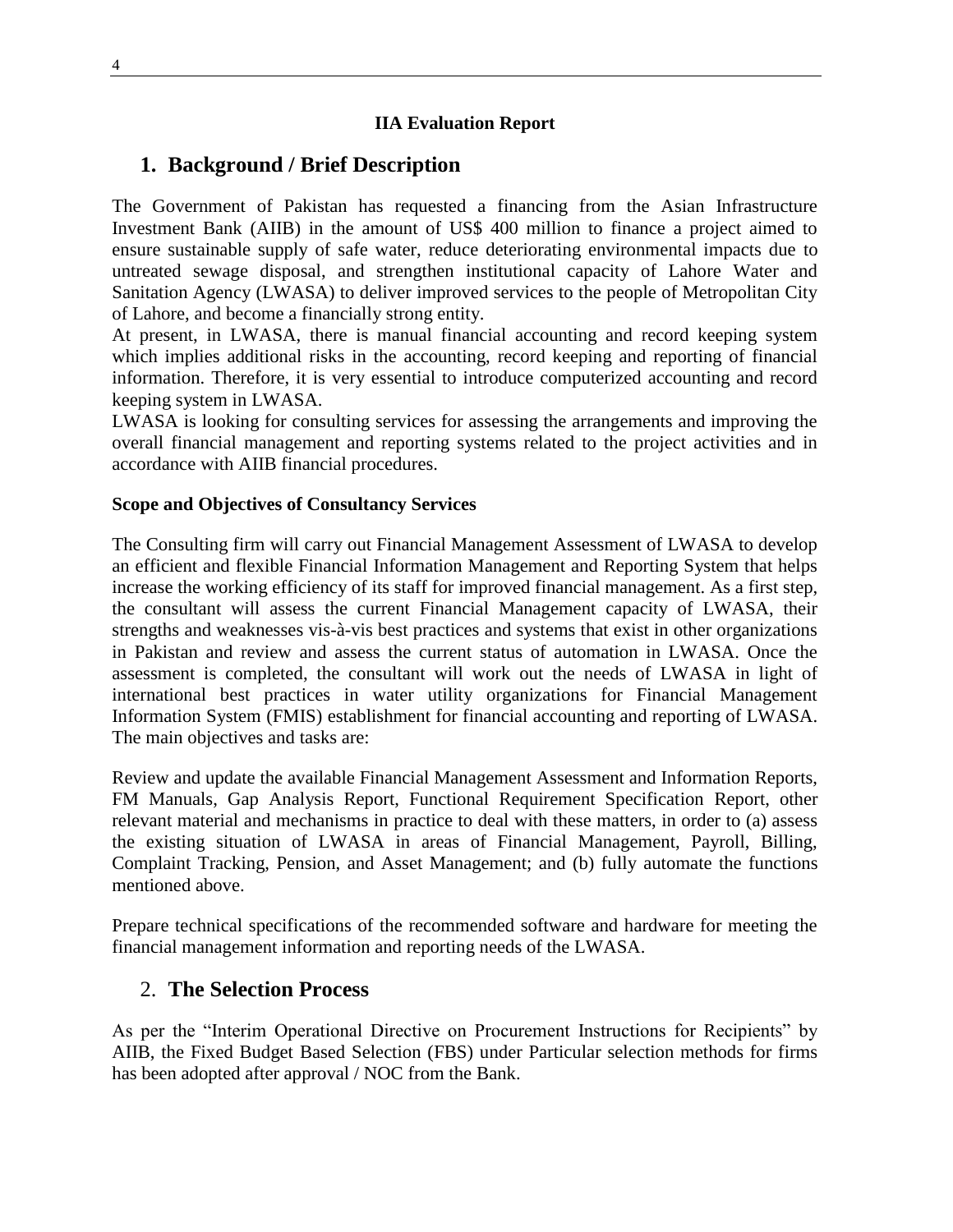The Request for Proposal (RFP) was issued to responsive consultants on 28.06.2019. The last date of submission of RFPs was 12-06-2019.

In order to evaluate the proposals and finalize the selection of consultancy firms, WASA constituted the Evaluation and Consultant Selection committees vide No. D(P&D) / 851-55 and D(P&D) / 847-50 dated 22-06-2018, respectively.

In this context, WASA received RFPs from following two (02) shortlisted consulting firms:

- 1. M/s Fincon Services
- 2. M/s Ernst & Young (EY) Ford Rhodes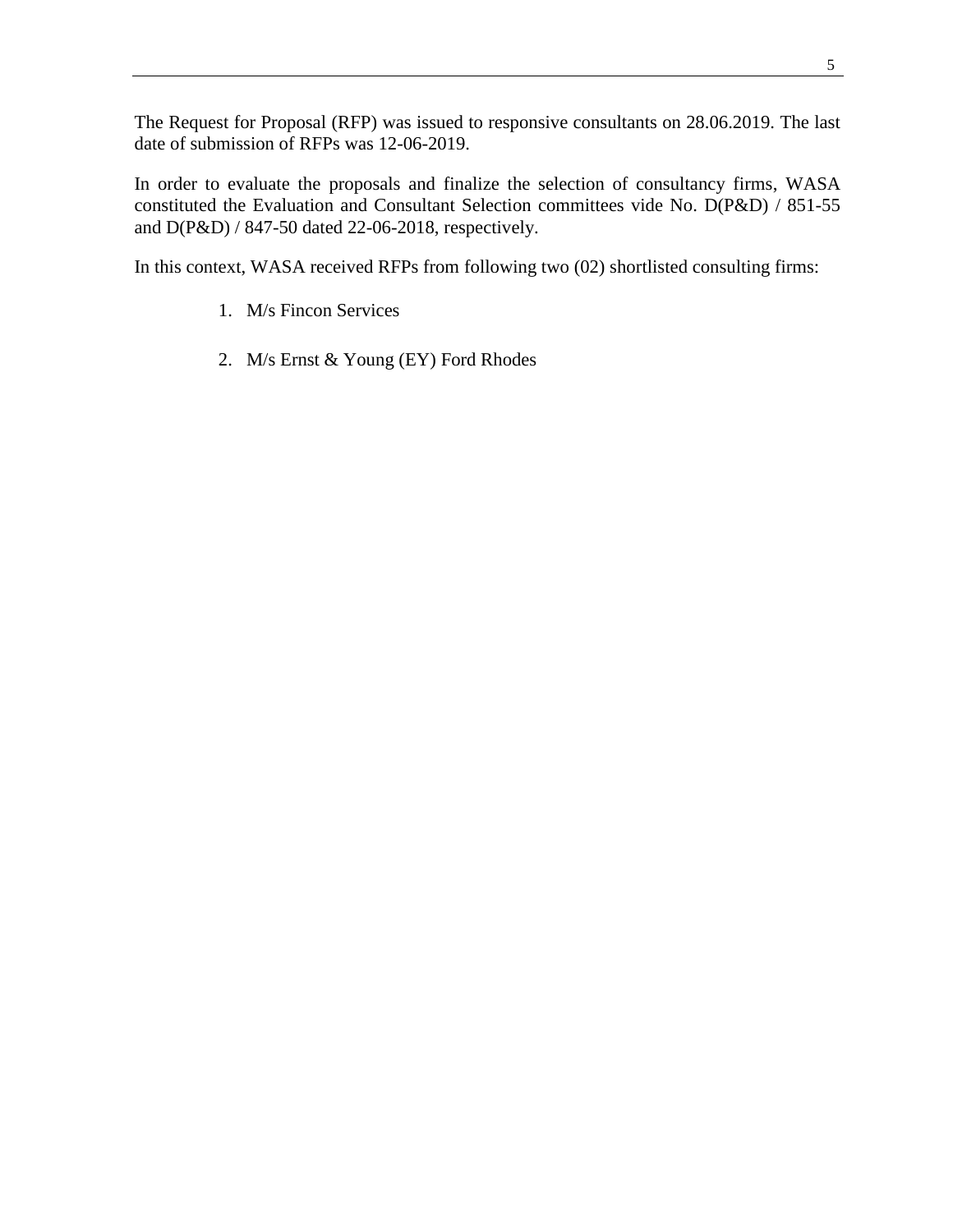| 2.1 | Name of country                                                                                                 | <b>Pakistan</b>                                                                                                                                                                             |  |  |
|-----|-----------------------------------------------------------------------------------------------------------------|---------------------------------------------------------------------------------------------------------------------------------------------------------------------------------------------|--|--|
|     | Name of Project                                                                                                 | "Improving Financial Management and<br><b>Reporting Systems of Lahore Water</b><br>and Sanitation Agency"<br><b>Under the</b><br>"Lahore Water And Wastewater<br><b>Management Project"</b> |  |  |
| 2.2 | Client:<br>$(a)$ name<br>(b) address, phone, facsimile                                                          | Water & Sanitation Agency, Lahore<br>Gulberg-II, Zahoor Elahi Road, Lahore<br>Ph #+92-42-99263142-43<br>Fax $\# +92-42-99263147$                                                            |  |  |
| 2.3 | Type of assignment (pre-<br>investment, preparation, or<br>implementation), and brief<br>description of sources | Project Preparation under<br>Project Preparation Special Funding (PSF)                                                                                                                      |  |  |
| 2.4 | <b>Request for Proposal:</b><br>(a) Issuance Date                                                               | 28-05-2019                                                                                                                                                                                  |  |  |
|     | (b) Submission Date<br>(c) Opening Date<br>(d) number of responses                                              | 12-06-2019<br>12-06-2019<br><u>Two (02)</u>                                                                                                                                                 |  |  |
| 2.5 | Shortlist:<br>(a) names/nationality of<br>firms/associations                                                    | M/s Fincon Services (Pakistan)<br>1.<br>$M/s$ Ernst $\&$ Young (EY) Ford Rhodes<br>2.<br>(Pakistan)                                                                                         |  |  |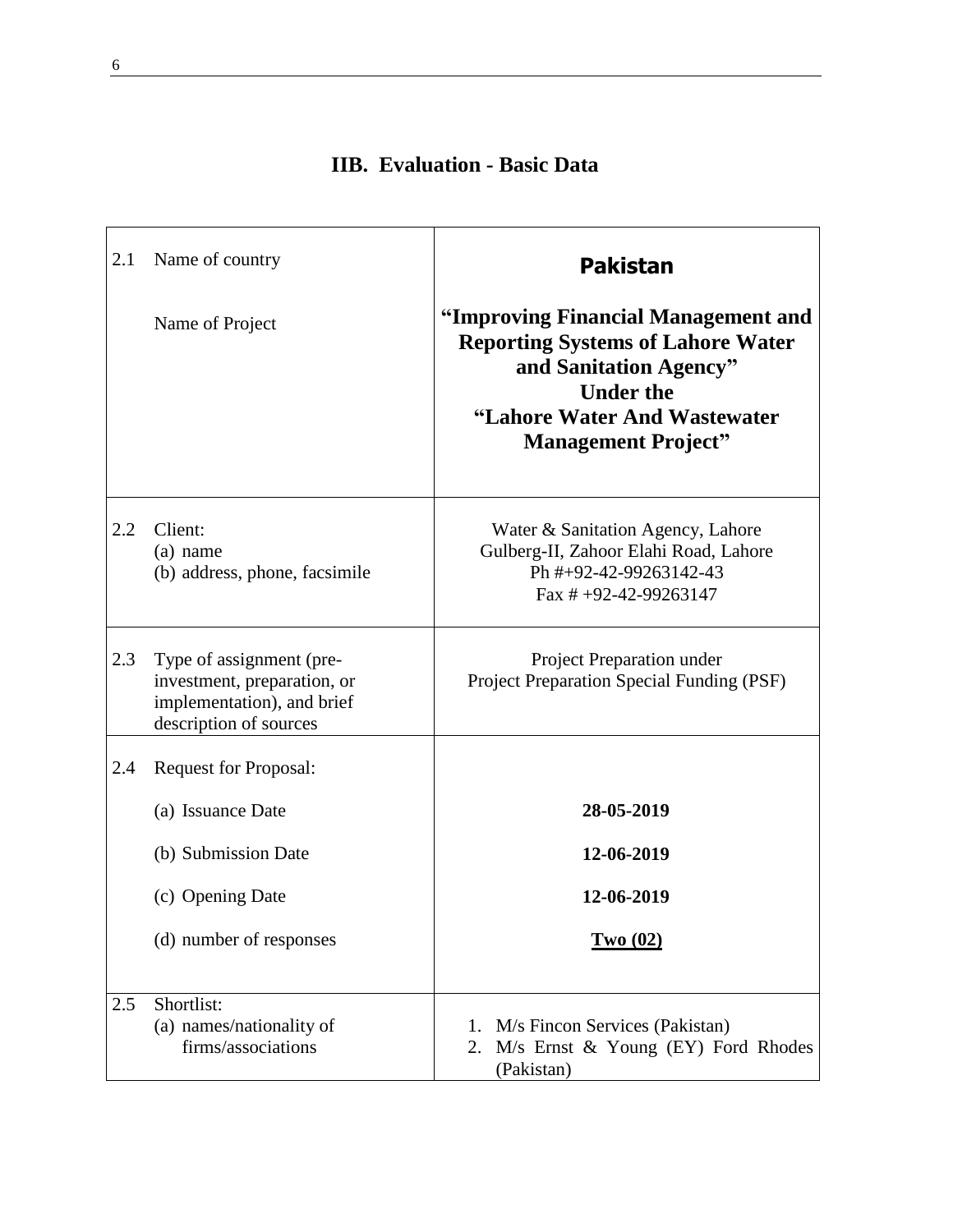|     | (b) Submission to the Bank for no-<br>objection                                               | Request to the bank for approval/NOC regarding<br>Request for Proposal vide Email Dated 19-06-<br>2019 |  |  |
|-----|-----------------------------------------------------------------------------------------------|--------------------------------------------------------------------------------------------------------|--|--|
|     | (c) Bank's no-objection                                                                       | Bank' NOC received vide Email Dated 26-06-<br>2019.                                                    |  |  |
| 2.6 | <b>Contract:</b><br>(a) Time-Based<br>(b) Lump Sum<br>(c) other (describe)                    | (b) Lump Sum                                                                                           |  |  |
| 2.7 | <b>Evaluation and Consultant</b><br>selection committees:<br>Members' designation and titles; | <b>Consultant Selection Committee (CSC) is</b><br>constituted comprising of following members:         |  |  |
|     |                                                                                               | Managing Director, WASA, Lahore<br>1.                                                                  |  |  |
|     |                                                                                               | Dy. Managing Director (Engg.) WASA,<br>2.                                                              |  |  |
|     |                                                                                               | Lahore                                                                                                 |  |  |
|     |                                                                                               | 3. Director (P&D), WASA, Lahore                                                                        |  |  |
|     |                                                                                               | Director (Finance), WASA, Lahore<br>4.                                                                 |  |  |
|     |                                                                                               | Representative from HUD & PHED, GoPb.<br>5.                                                            |  |  |
|     |                                                                                               | Representative from Finance Department,<br>6.                                                          |  |  |
|     |                                                                                               | GoPb.                                                                                                  |  |  |
|     |                                                                                               | 7. Representative from P&D Department, GoPb.                                                           |  |  |
|     |                                                                                               | An Evaluation Committee to assist CSC<br>comprising following members:                                 |  |  |
|     |                                                                                               | 1. Deputy Director (Procurement and Store),                                                            |  |  |
|     |                                                                                               | WASA, Lahore                                                                                           |  |  |
|     |                                                                                               | Deputy Director, (Planning and Design),<br>2.                                                          |  |  |
|     |                                                                                               | WASA, Lahore                                                                                           |  |  |
|     |                                                                                               | Deputy Director (Finance), WASA, Lahore.<br>3.                                                         |  |  |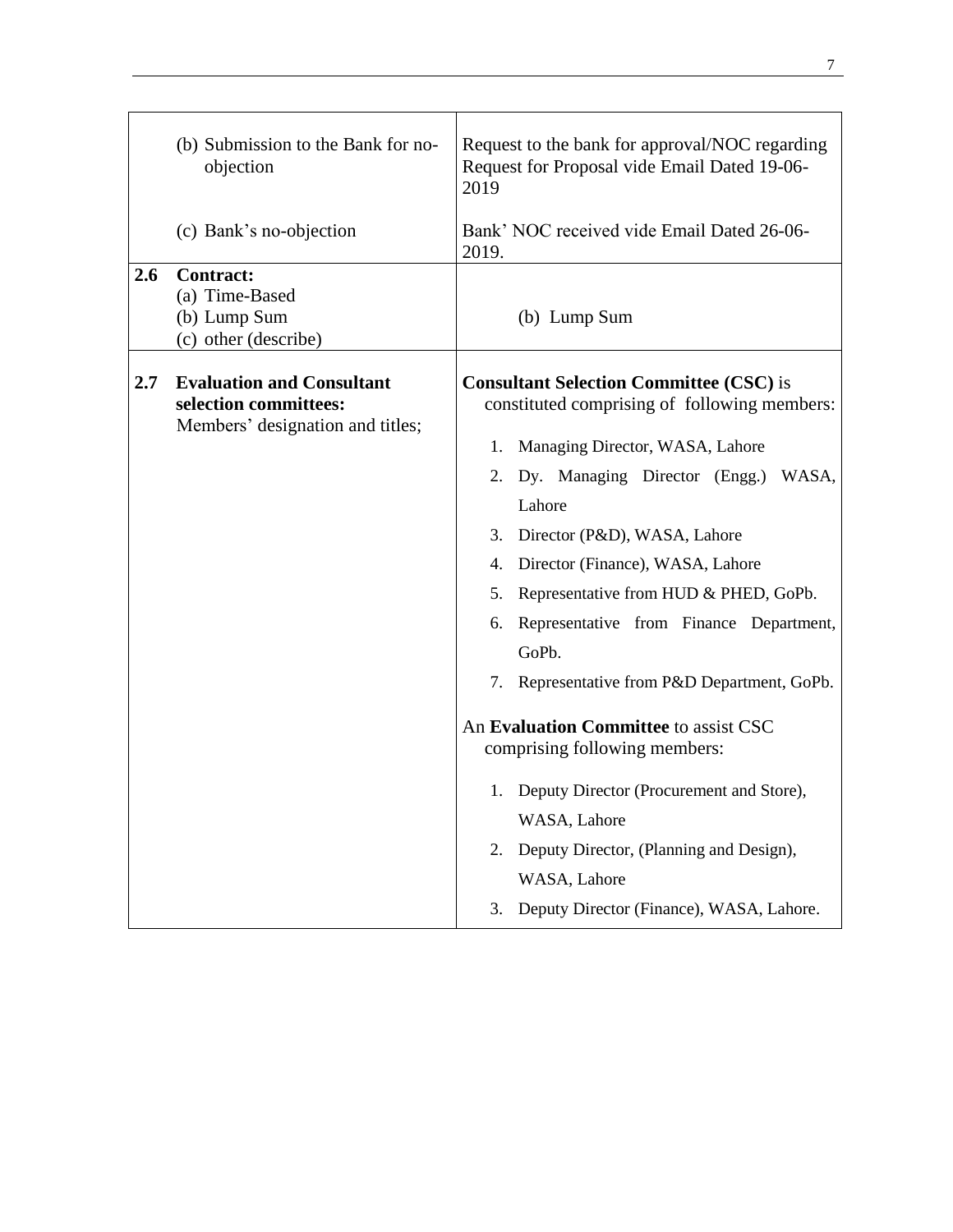## **IIC. Evaluation Summary**

| <b>Consultants' names</b>                                        | <b>M/s Fincon Services</b> | M/s Ernst & Young<br>(EY) Ford Rhodes | <b>Scores</b>                                                                | <b>Rating/Ranking</b>                                                                                                                                                                                                                                                                                                                                                                                                          |
|------------------------------------------------------------------|----------------------------|---------------------------------------|------------------------------------------------------------------------------|--------------------------------------------------------------------------------------------------------------------------------------------------------------------------------------------------------------------------------------------------------------------------------------------------------------------------------------------------------------------------------------------------------------------------------|
| <b>Criteria</b>                                                  | <b>Strength / Weakness</b> | <b>Strength / Weakness</b>            |                                                                              |                                                                                                                                                                                                                                                                                                                                                                                                                                |
| <b>Adequacy and Quality</b><br>of Proposed<br><b>Methodology</b> | Strength                   | Weakness                              | $M/s$ Fincon Services = 8<br>$M/s$ Ernst & Young (EY)<br>Ford Rhodes = $6$   | M/s Ernst & Young (EY) Ford Rhodes in its<br>technical approach showed its unwillingness for<br>some tasks mentioned in the TORs thereby<br>partially fulfilling the requirements of Scope of<br>Work. (Methodology annexed at Annex-I &<br>Annex-II).                                                                                                                                                                         |
| <b>Work Plan</b>                                                 | Strength                   | Weakness                              | $M/s$ Fincon Services = 7<br>$M/s$ Ernst & Young (EY)<br>Ford Rhodes = $6$   | M/s Ernst & Young (EY) Ford Rhodes and M/s<br>Fincon Services in its workplan has proposed<br>the services of Team leader for intermittent<br>basis (1 month) instead of full time. The<br>marginal difference of score is due to the fact<br>that M/s Ernst & Young (EY) Ford Rhodes<br>proposed additional time of three (03) months<br>for completing the services.<br>(Work Plans annexed at Annex-III & Annex-<br>$IV$ ). |
| <b>Qualification of Key</b><br>staff                             | Strength                   | Strength                              | Qualification<br>$M/s$ Fincon Services =<br>13.6<br>$M/s$ Ernst & Young (EY) | Both the firms have scored good marks in<br>Qualification of key experts as per criteria laid<br>down in the RFP. (CVs annexed at Annex-V &<br>Annex-VI).                                                                                                                                                                                                                                                                      |

8